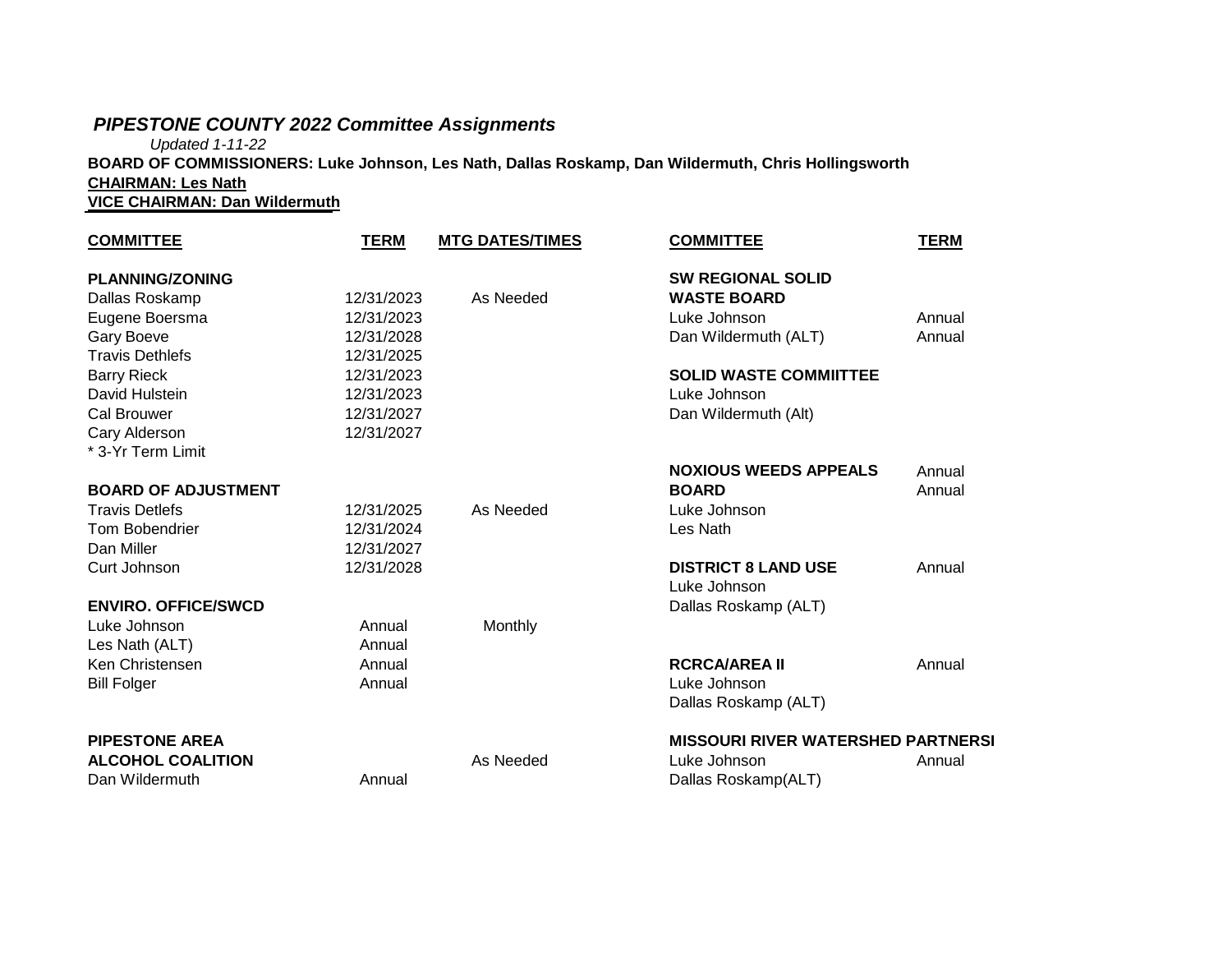| <b>COMMITTEE</b>                | <b>TERM</b> | <b>MTG DATES/TIMES</b> | <b>COMMITTEE</b>             | <b>TERM</b> |
|---------------------------------|-------------|------------------------|------------------------------|-------------|
| <b>LINCOLN CTY DITCH #16</b>    |             | As Needed              | <b>IT COMMITTEE</b>          |             |
| Luke Johnson                    | Annual      |                        | Les Nath                     | Annual      |
|                                 |             |                        | Chris Hollingsworth          | Annual      |
| <b>DITCH COMMITTEE</b>          |             | As Needed              |                              |             |
| Luke Johnson                    | Annual      |                        | <b>CASEY JONES TRAIL</b>     |             |
| Don Backer - Ditch Viewer       | Annual      |                        | Dan Wildermuth               | Annual      |
| Gary Griebel - Ditch Viewer     | Annual      |                        | Chris Hollingsworth          | Annual      |
| John Shaffer-Chair/Secretary    | Annual      |                        | <b>Mick Myers</b>            | Annual      |
| Jim Whipple                     | Annual      |                        |                              |             |
| <b>Tom Nelson</b>               | Annual      |                        | <b>EXPLORE SOUTHWEST</b>     |             |
|                                 |             |                        | Chris Hollingsworth          | Annual      |
| <b>EXTENSION</b>                |             | Monthly                | Dan Wildermuth               | Annual      |
| Laurel Berg                     | 12/31/2022  |                        | Erika Volkir                 | Annual      |
| Jeremy Smidt                    | 12/31/2022  |                        |                              |             |
| Annika Henckel                  | 12/31/2024  |                        | <b>SOUTHERN MN TOURISM</b>   |             |
| Kent VanderLugt                 | 12/31/2024  |                        | <b>Mick Myers</b>            |             |
| <b>Judy DeRuyter</b>            | 12/31/2023  |                        |                              |             |
|                                 |             |                        | <b>PRIVATE INDUSTRY</b>      |             |
| <b>Chrissy DeBates</b>          | 12/31/2023  |                        | <b>COUNCIL</b>               |             |
| Les Nath                        | Annual      |                        | Les Nath                     | Annual      |
| Chris Hollingsworth             | Annual      |                        |                              |             |
| <b>County Auditor/Treasurer</b> | Permanent   |                        | <b>PRIMEWEST HEALTH INS</b>  |             |
|                                 |             |                        | Luke Johnson                 | Annual      |
| <b>FAIRBOARD</b>                |             |                        | Chris Hollingsworth (ALT)    |             |
| Dallas Roskamp                  | Annual      |                        |                              |             |
| Les Nath                        | Annual      |                        | <b>RURAL MN ENERGY BOARD</b> |             |
|                                 |             |                        | Dan Wildermuth               | Annual      |
| <b>SRDC REGION 8</b>            |             | 3rd Thurs of Month     | Dallas Roskamp (ALT)         | Annual      |
| Chris Hollingsworth             |             | 3:00 p.m.              |                              |             |

#### **MN RURAL COUNTIES (MRC)** As Needed

Luke Johnson **Annual** Rest of Board (ALT)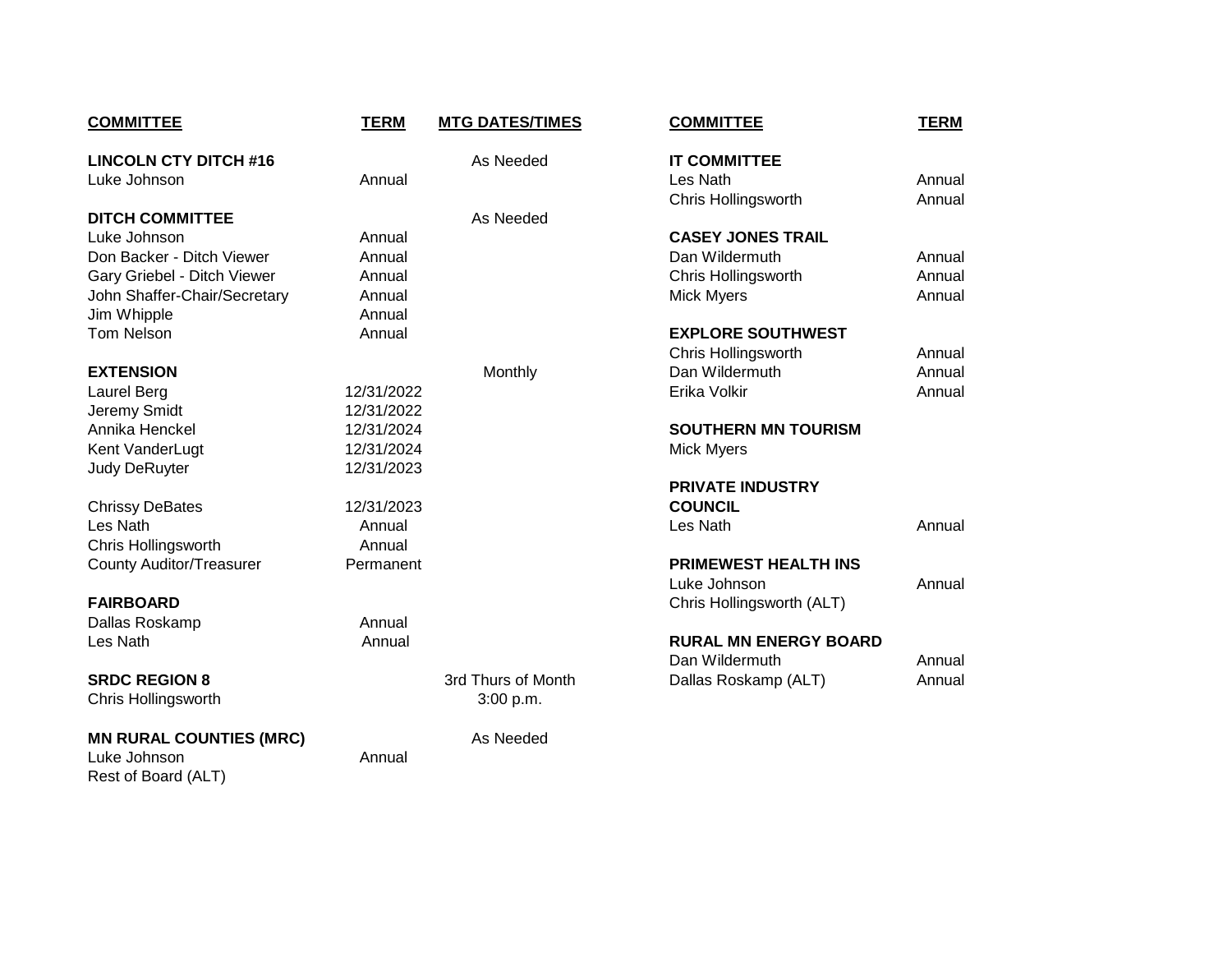| <b>COMMITTEE</b>                                                         | <b>TERM</b>        | <b>MTG DATES/TIMES</b>                                                  | <b>COMMITTEE</b>                                                                                                   | <b>TERM</b>    |
|--------------------------------------------------------------------------|--------------------|-------------------------------------------------------------------------|--------------------------------------------------------------------------------------------------------------------|----------------|
| E-911<br>Les Nath<br>Dallas Roskamp (ALT)                                | Annual             | As Needed                                                               | <b>SWHHS BOARD</b><br>Dan Wildermuth (Human Servic<br>Les Nath (Public Health)<br>Steve Schulze (Lay Board Member) | Annual         |
| <b>SW REG RADIO BOARD</b><br>Les Nath<br>Dan Wildermuth (ALT)            | Annual             | <b>Every Other Month</b><br>1:00 p.m.<br>Marshall                       | <b>PRIMEWEST HEALTH</b><br>Les Nath<br>Dan Wildermuth (ALT)                                                        | Annual         |
| <b>ARMED SERVICES</b><br>Dan Wildermuth                                  | Annual             |                                                                         | <b>SW MENTAL HEALTH BOARD</b><br>Chris Hollingsworth                                                               | Annual         |
| <b>CITY/COUNTY LAW</b><br><b>ENFORCMENT</b><br>Dan Wildermuth            | Annual             | Monthly                                                                 | Les Nath<br>Jerry Remund                                                                                           | Annua          |
| Chris Hollingsworth                                                      | Annual             |                                                                         | <b>SW MN OPPORTUNITY</b><br><b>COUNCIL</b>                                                                         |                |
| <b>SW DRUG TASK FORCE</b><br>Dallas Roskamp<br>Les Nath (ALT)            | Annual<br>Annual   | Monthly                                                                 | Dan Wildermuth<br>Evan Schiller<br>Jerry Priester                                                                  | Annua          |
| <b>LAW LIBRARY</b><br>Les Nath                                           | <b>Board Chair</b> | As Needed                                                               | <b>NURSE FAMILY</b><br><b>PARTNERSHIP</b><br>Chris Hollingsworth<br>Dan Wildermuth (ALT)                           | Annua          |
|                                                                          |                    | As Needed                                                               | <b>HEALTH INSURANCE</b>                                                                                            |                |
| <b>JOINT COUNTY/CITY/SCHOOL</b><br>Chris Hollingsworth<br>Dan Wildermuth | Annual<br>Annual   |                                                                         | Luke Johnson<br>Dallas Roskamp<br>Kyle Krier<br><b>Tom Haag</b>                                                    | Annua<br>Annua |
| PLUM CREEK LIBRARY BOARD<br>Dallas Roskamp<br>Les Nath (ALT)             | Annual<br>Annual   | 3rd Wed of Month<br>6:30 p.m.<br>Slayton<br>Feb/April/June/<br>Sept/Oct | Justin Schroyer<br><b>Cathy Feste</b><br><b>Bruce Wollan</b><br>Lisa Braun<br>Amanda Sandy                         |                |

| <b>DATES/TIMES</b>                                   | <b>COMMITTEE</b>                                                                                                   | <b>TERM</b>      |
|------------------------------------------------------|--------------------------------------------------------------------------------------------------------------------|------------------|
| s Needed<br>Other Month                              | <b>SWHHS BOARD</b><br>Dan Wildermuth (Human Servic<br>Les Nath (Public Health)<br>Steve Schulze (Lay Board Member) | Annual           |
| :00 p.m.<br>Marshall                                 | <b>PRIMEWEST HEALTH</b><br>Les Nath<br>Dan Wildermuth (ALT)                                                        | Annual           |
| Monthly                                              | <b>SW MENTAL HEALTH BOARD</b><br>Chris Hollingsworth<br>Les Nath<br>Jerry Remund                                   | Annual<br>Annual |
| Monthly                                              | <b>SW MN OPPORTUNITY</b><br><b>COUNCIL</b><br>Dan Wildermuth<br>Evan Schiller<br>Jerry Priester                    | Annual           |
| s Needed                                             | <b>NURSE FAMILY</b><br><b>PARTNERSHIP</b><br><b>Chris Hollingsworth</b><br>Dan Wildermuth (ALT)                    | Annual           |
| s Needed                                             | <b>HEALTH INSURANCE</b><br>Luke Johnson<br>Dallas Roskamp<br>Kyle Krier                                            | Annual<br>Annual |
| Ved of Month<br>3:30 p.m.<br>Slayton<br>/April/June/ | <b>Tom Haag</b><br>Justin Schroyer<br><b>Cathy Feste</b><br><b>Bruce Wollan</b><br>Lisa Braun                      |                  |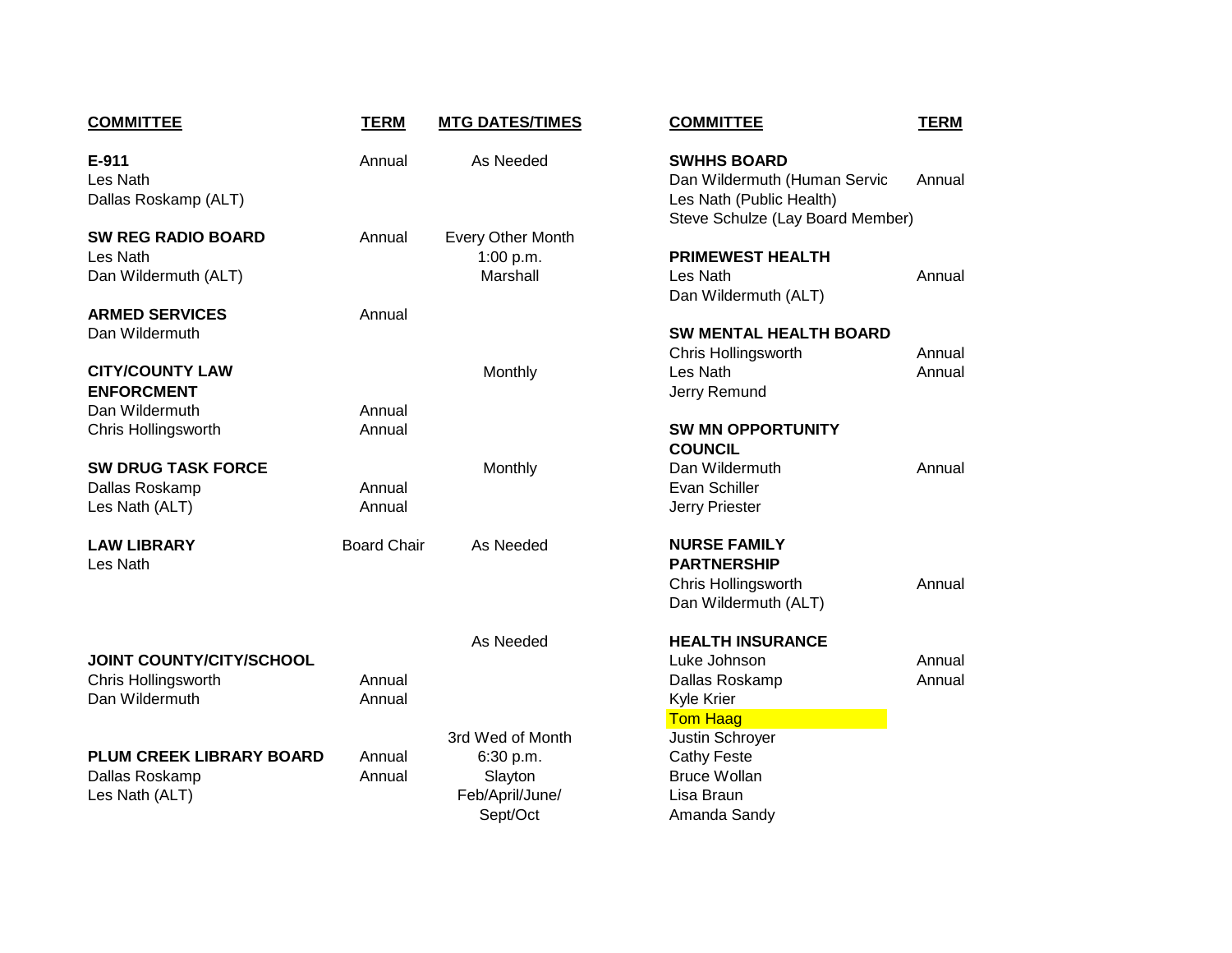| <b>COMMITTEE</b>                | <b>TERM</b> | <b>MTG DATES/TIMES</b> | <b>COMMITTEE</b>                 | <b>TERM</b>          |
|---------------------------------|-------------|------------------------|----------------------------------|----------------------|
| <b>BUILDING COMMITTEE</b>       |             |                        | <b>AMC VOTING DELEGATES</b>      |                      |
| Dan Wildermuth                  | Annual      | As Needed              | Luke Johnson                     | Annual               |
| Les Nath                        | Annual      |                        | Les Nath                         | Annual               |
|                                 |             |                        | Dallas Roskamp                   | Annual               |
| <b>PERSONNEL COMMITTEE</b>      |             |                        | Dan Wildermuth                   | Annual               |
| Les Nath                        | Annual      | As Needed              | Chris Hollingsworth              | Annual               |
| <b>Chrs Hollingsworth</b>       | Annual      |                        | <b>Steve Ewing</b>               | Annual               |
| Luke Johnson (ALT)              | Annual      |                        | Nick Bergman                     | Annual               |
|                                 |             |                        | Amanda Sandy                     | Annual               |
| <b>SAFETY COMMITTEE</b>         |             |                        |                                  |                      |
| Chris Hollingsworth             | Annual      | Quarterly              |                                  |                      |
| Deputy Representative Edison D. |             |                        | <b>AMC POLICY COMMITTEE</b>      |                      |
| Highway Representative Bruce W. |             |                        | Dan Wildermuth                   | Health and Hur       |
| Courthouse Rep Kim M.           |             |                        | Chris Hollingsworth              | Transportation       |
| Jailer/Dispatcher Rep. Rita H.  |             |                        | Les Nath                         | <b>General Govt</b>  |
| Elected Official Rep Keith V.   |             |                        | Luke Johnson                     | Environmental        |
| Appointed DH Wayne Drew         |             |                        | Dallas Roskamp                   | <b>Public Safety</b> |
| <b>HR Cathy Feste</b>           |             |                        |                                  |                      |
| <b>Admin Steve Ewing</b>        |             |                        |                                  |                      |
|                                 |             |                        | <b>MCIT DELEGATES</b>            |                      |
| <b>UNION NEGOTIATIONS</b>       |             |                        | <b>Chris Hollingsworth</b>       | Annual               |
| Luke Johnson                    | Annual      | As Needed              | Dan Wildermuth (ALT)             | Annual               |
| Les Nath                        | Annual      |                        |                                  |                      |
|                                 |             |                        | <b>AUDIT COMMITTEE</b>           |                      |
| <b>FINANCE COMMITTEE</b>        |             | As Needed              | Les Nath                         | <b>Board Chair</b>   |
| Luke Johnson                    |             |                        | Dan Wildermuth                   | Vice Chair           |
| Les Nath                        |             |                        | Amanda Sandy                     |                      |
| Dallas Roskamp                  |             |                        | <b>County Administrator</b>      |                      |
| Dan Wildermuth                  |             |                        |                                  |                      |
| Chris Hollingsworth             |             |                        |                                  |                      |
| CountyAuditor/Treasurer         |             |                        | <b>ROAD AND BRIDGE COMMITTEE</b> |                      |
| <b>County Administrator</b>     |             |                        | Chris Hollingsworth              | Annual               |
| <b>Brad Burris PCMC CEO</b>     |             |                        | Luke Johnson                     | Annual               |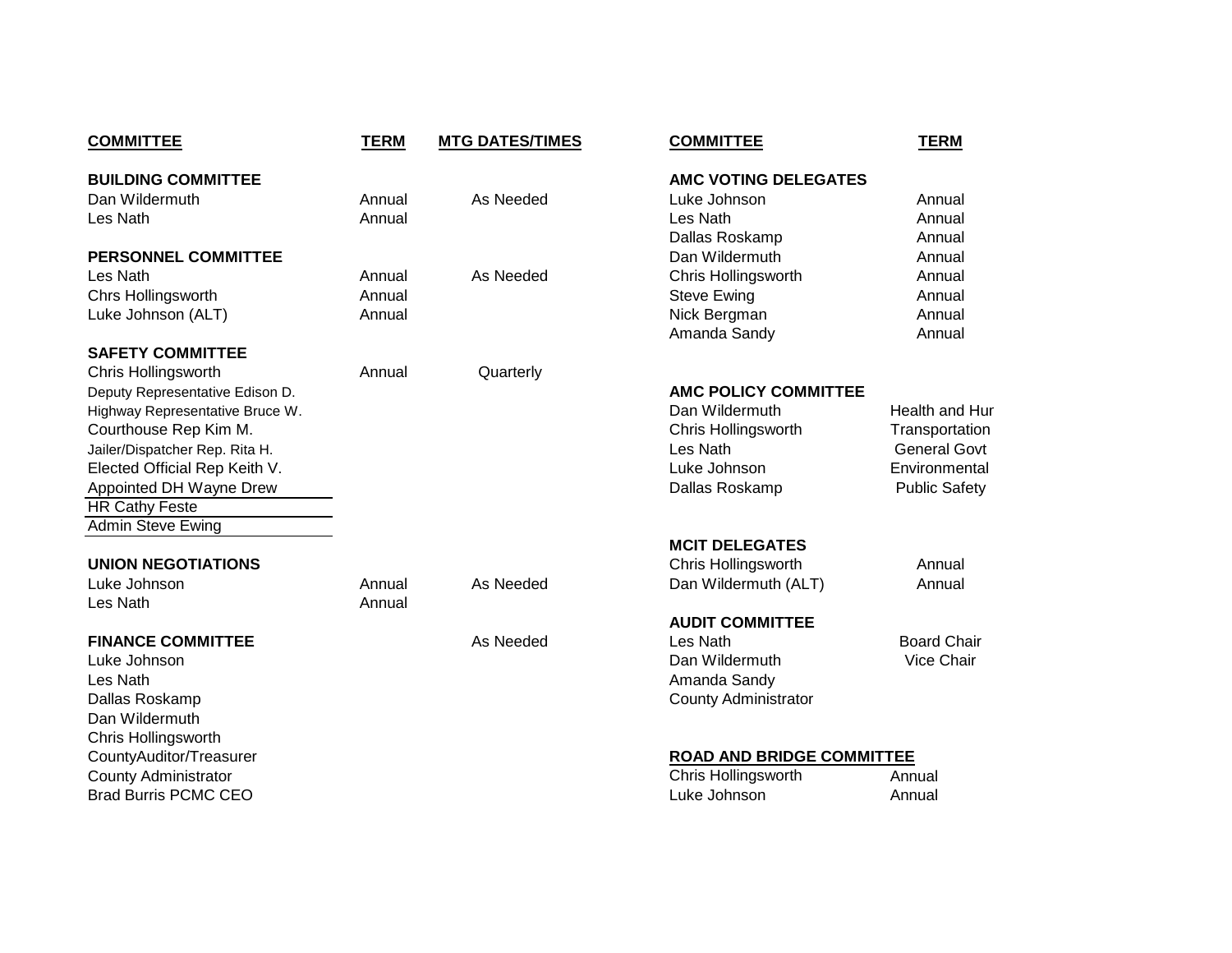| <b>COMMITTEE</b>                                | TERM   | <b>MTG DATES/TIMES</b> | <b>COMMITTEE</b>                                             | <b>TERM</b>      |
|-------------------------------------------------|--------|------------------------|--------------------------------------------------------------|------------------|
| <b>SW 18 Consortium</b><br>Dan Wildermuth       | Annual | Quarterly              | <b>TRANSIT COMMITTEE</b><br>Dallas Roskamp<br>Dan Wildermuth | Annual<br>Annual |
| <b>Rock/Pipestone Collaborative</b><br>Les Nath | Annual | Semi Annual            | Steve Ewing Admin                                            |                  |
| <b>Counties Providing Technology</b>            |        |                        | <b>AMC RESEARCH COMMITTEE</b>                                |                  |
| Chris Hollingsworth                             | Annual |                        | Luke Johnson                                                 | Two Year         |
| Les Nath (Alt)                                  | Annual |                        |                                                              |                  |
|                                                 |        |                        | <b>Hwy 23 Coalition</b>                                      |                  |
| <b>SW Safe Roads Coalition</b>                  |        |                        | Luke Johnson                                                 | Annual           |
| Chris Hollingsworth                             | Annual |                        | Chris Hollingsworth                                          | Annual           |
| Dan Wildermuth(Alt)                             | Annual |                        |                                                              |                  |
| <b>Casey Sievert</b>                            |        |                        | <b>Judicial Ditch Flood Taskforce</b>                        | Annual           |
| Keith Vreeman                                   |        |                        | Luke Johnson                                                 |                  |
| Nick Bergman                                    |        |                        | Chris Hollingsworth                                          |                  |
|                                                 |        |                        | Steve Ewing Admin                                            |                  |
| <b>Veterans Memorial Added 7-13-21</b>          |        |                        |                                                              |                  |
| Les Nath                                        | Annual | As Needed              |                                                              |                  |
| Dan Wildermuth                                  | Annual | As Needed              |                                                              |                  |

## **MONTHLY MEETING DATES, TIMES AND LOCATION**

2nd Tuesday 9:00 AM - County Board at Courthouse Commissioners Room 4th Tuesday 9:00 AM - County Board at Courthouse Commissioners Room 4th Tuesday 1:00 PM- Hospital Board at Education Room Lower Level Medical Center Bldg.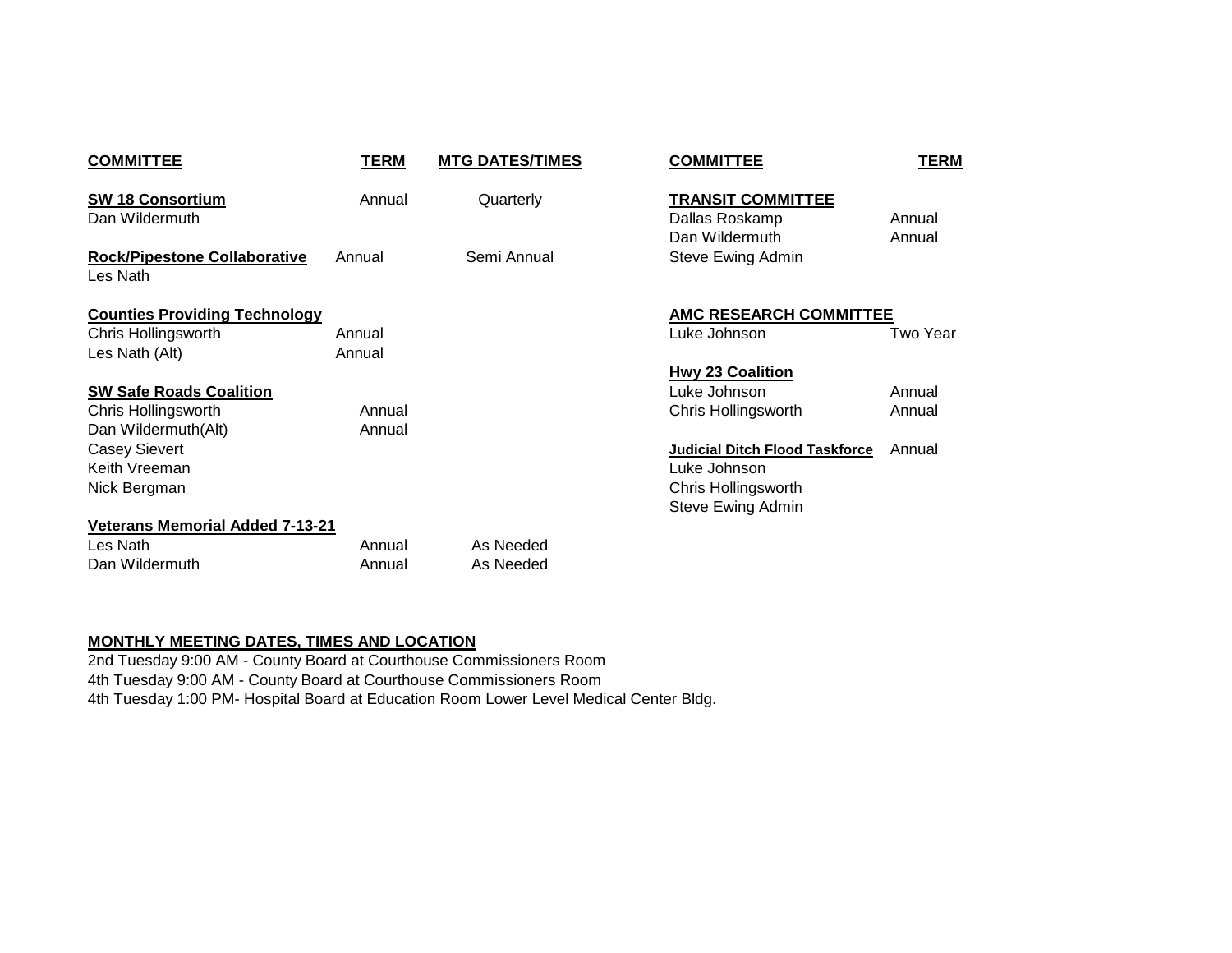Monthly

As Needed

As Needed

Quarterly

Monthly 1st Thurs of Month 9:00 a.m. Marshall *HIP* 

**Quarterly**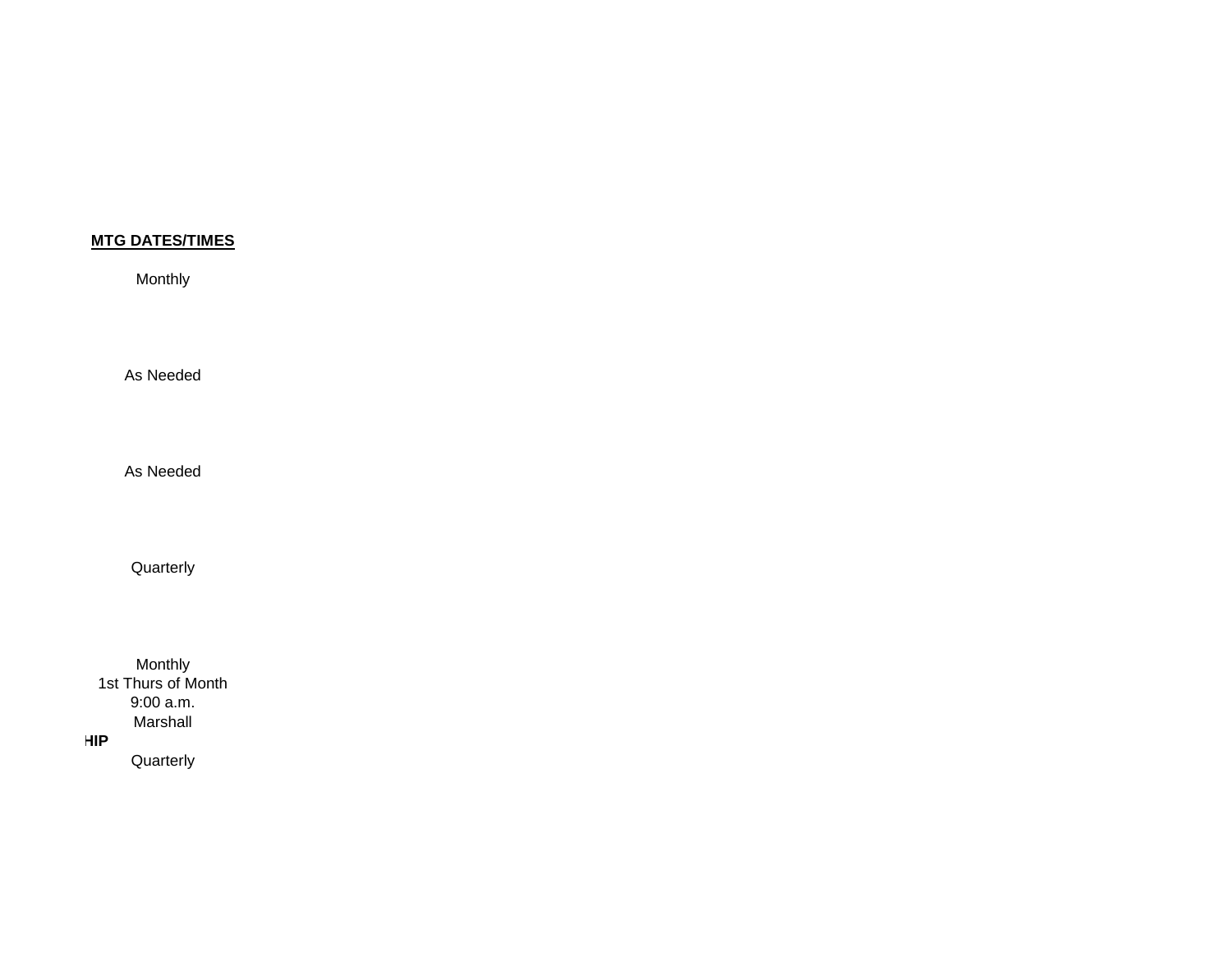As Needed

Bi-Monthly/Quarterly

As Needed

Quarterly

As Needed

4th Mon of Month 1:00 p.m. Slayton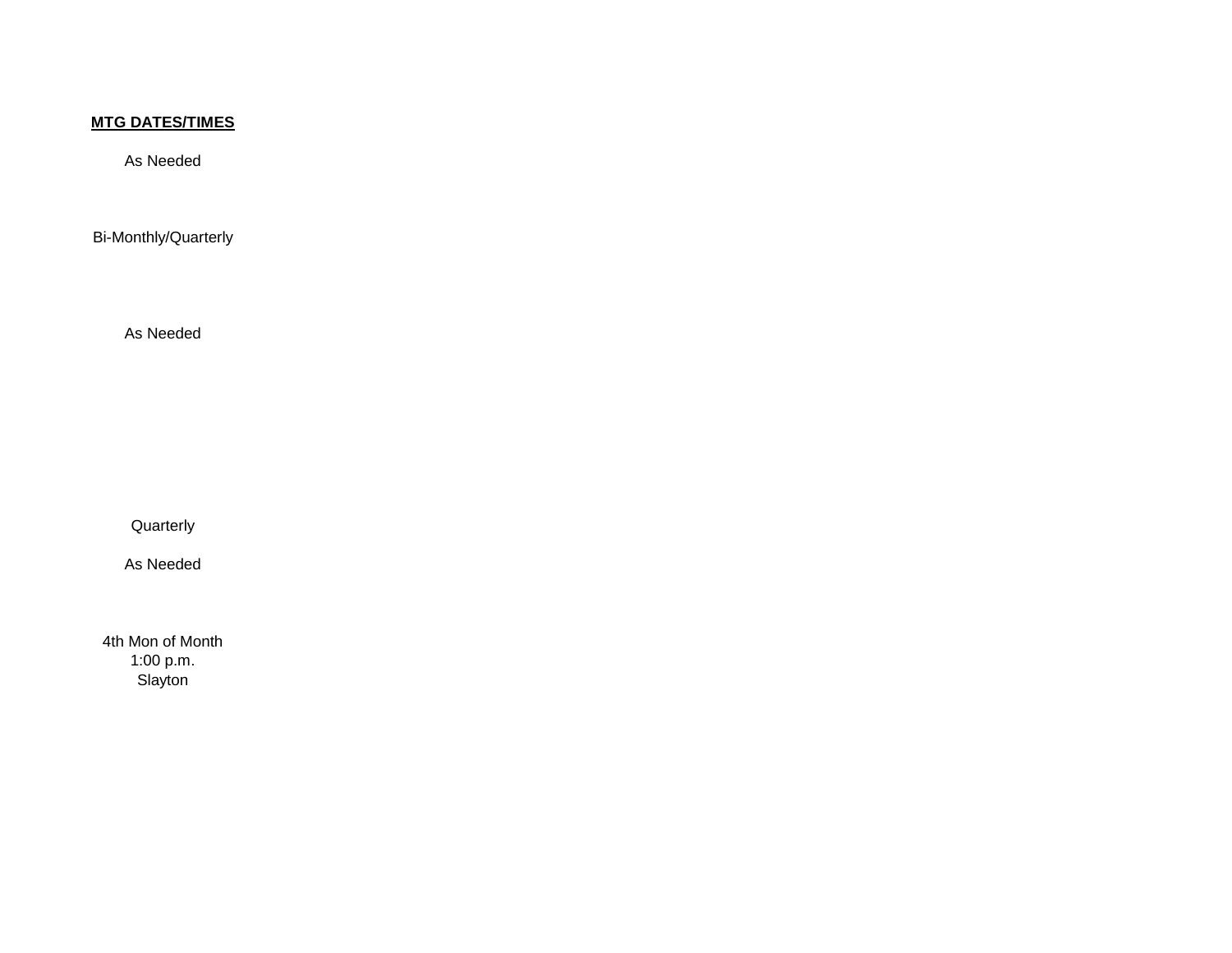3rd Wed of Month 9:00 AM Marshall

1st Thurs of Month

Monthly

Monthly

Quarterly

As Needed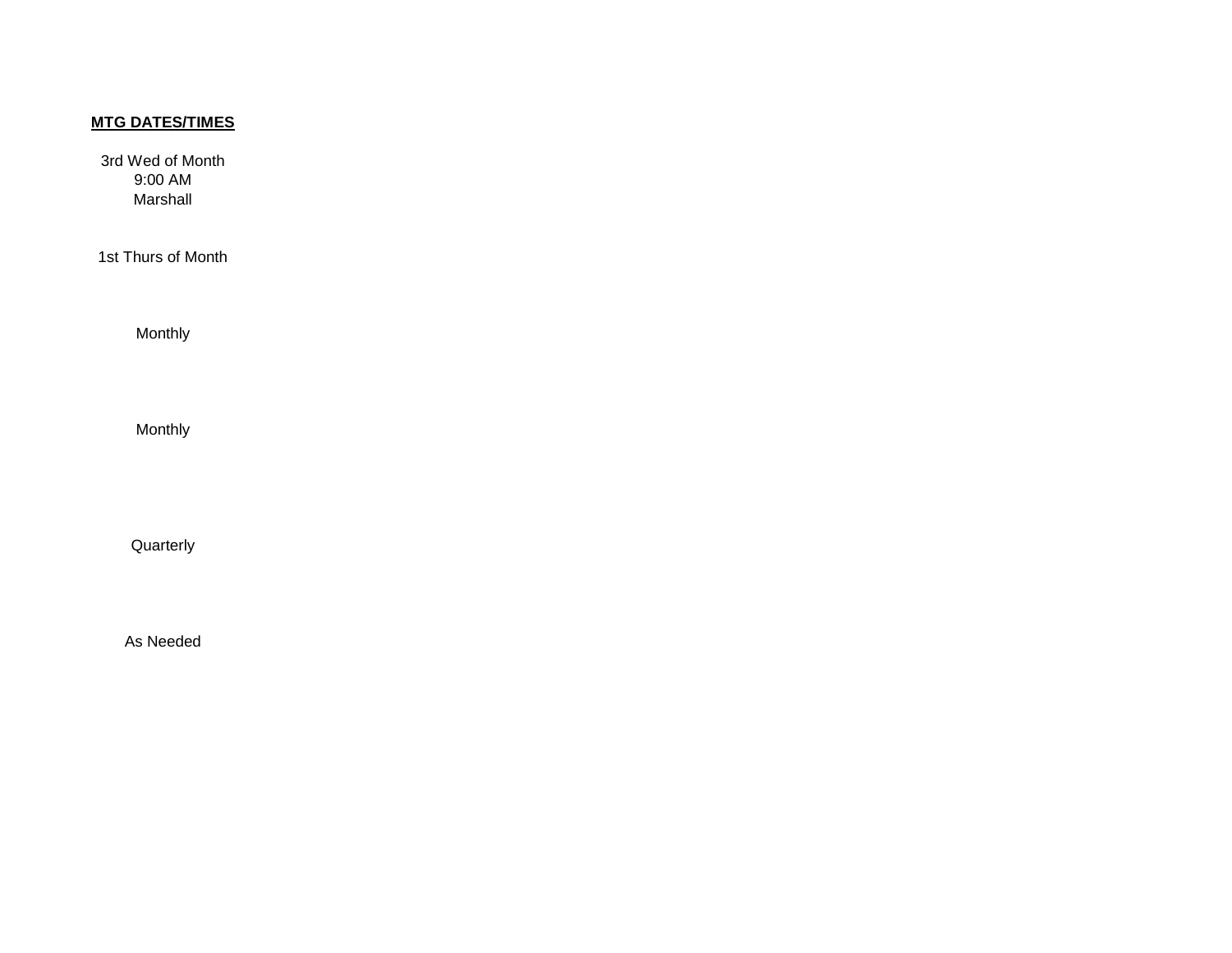AMC ANNUAL MTG

man Services

and Nat Resources

MCIT ANNUAL MTG

As Needed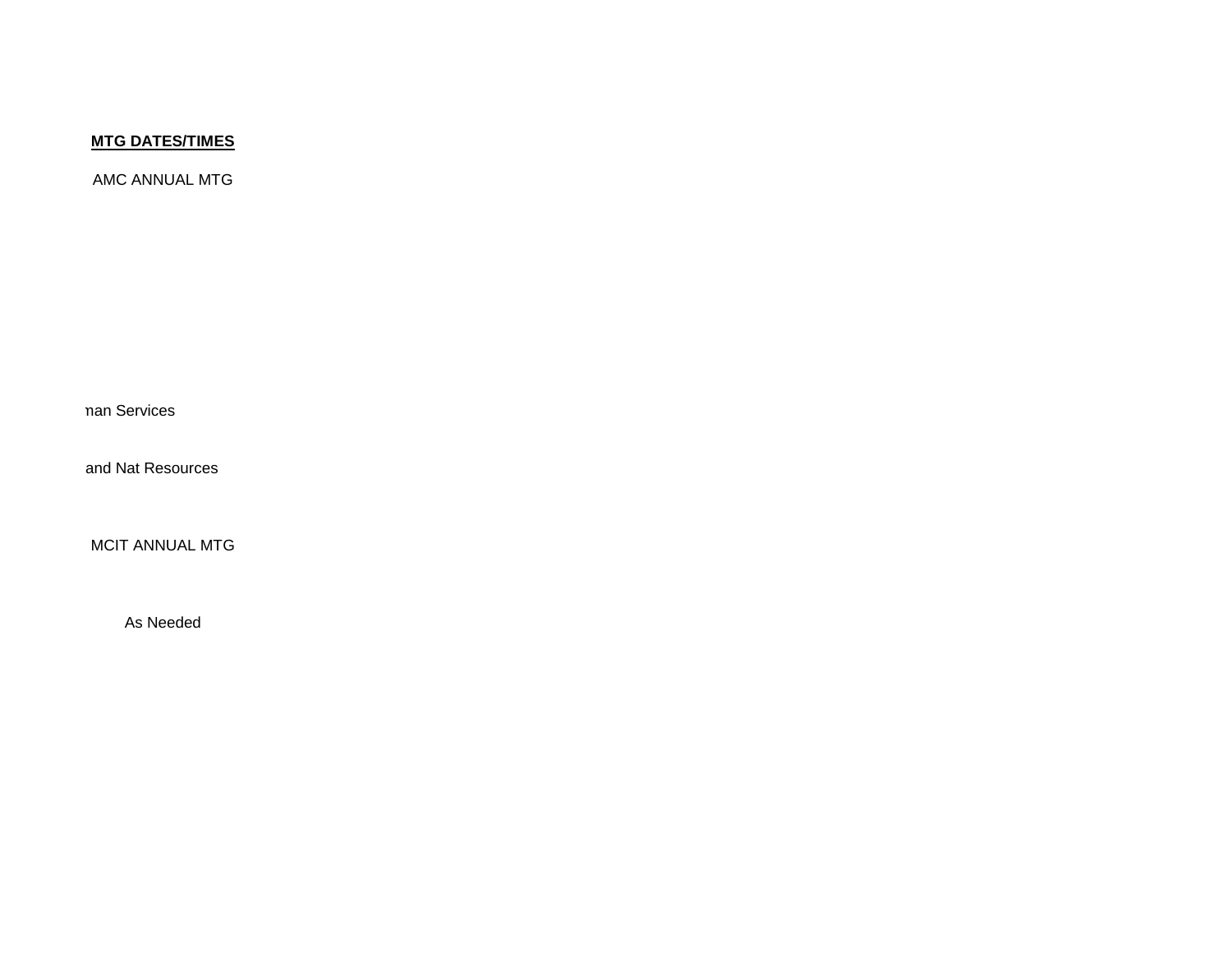**Quarterly** 

**Quarterly** 

As Needed